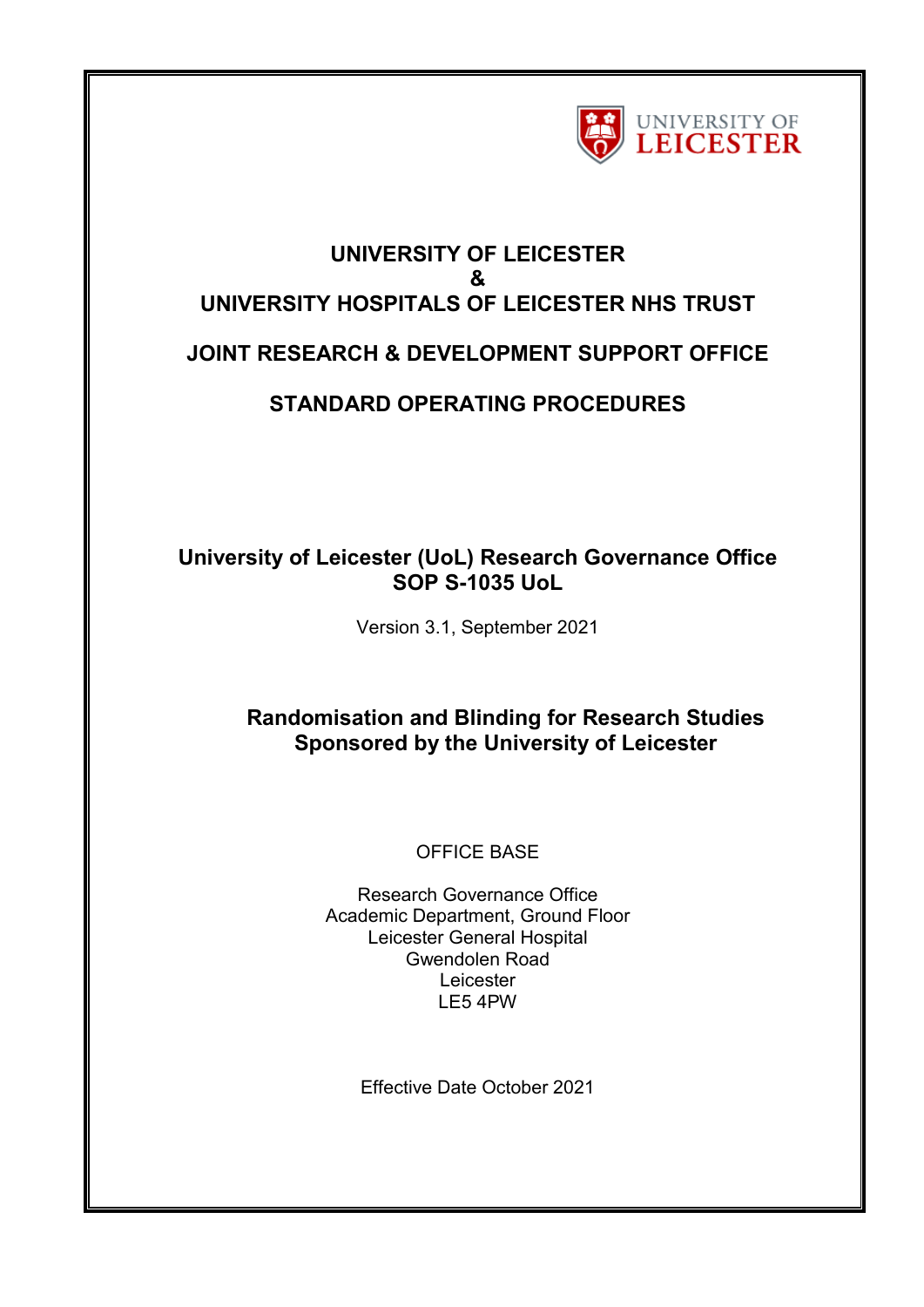**Standard Operating Procedure: SOP S-1035 UoL Randomisation and Blinding for Research Studies Sponsored by the University of** 



#### **1. INTRODUCTION**

The purpose of the SOP is to outline the process required when research includes either or both Randomisation and Blinding. The University of Leicester (UoL) sponsors a wide range of studies. It is not always necessary to randomise and/or blind treatments or assessments but these options may be appropriate when designing a study. In accordance with GCP each task must be conducted by appropriately qualified and trained individuals and it is expected that a statistician or other suitably qualified individual will undertake or be involved in the randomisation and blinding of a study.

#### **2. SCOPE**

This SOP applies to all research studies sponsored by the University of Leicester (UoL) where there is a requirement to blind or randomise.

#### **3. DEFINITION**

Randomisation is the process used for assigning subjects in a research study to different groups without taking any similarities or differences between them into account. It means that each individual has the same chance of receiving each intervention.

Blinding is the process that keeps one or more parties involved in a study (for example, the Sponsor, pharmacy, the investigator team and/or the subject) unaware of what treatment arm subjects have been randomised to. It is vital that the blind is maintained throughout the study (with the exception of the circumstances described in Section 9) to ensure that no bias is introduced.

#### **4. RANDOMISATION PROCESS**

Randomisation can be a very simple process or more complex algorithms may be used. The protocol should describe the method of randomisation and any stratification factors. It is recommended that a "randomisation specification" is developed that contains the key features of the randomisation although this may not be necessary if the protocol contains sufficient information and the study has a straightforward design.

# **5. RANDOMISATION METHODOLOGY**

The methods of preparing the randomisation schedule (or randomisation list) can be quite varied; including the use of random number tables, online randomisation programs and bespoke programs/macros. For the latter situation and for complex algorithms, where computer systems are used, there should be some method of Quality Control or validation of the program and documentation to demonstrate this must be retained. The method of generating the randomisation schedule should be clearly documented and should include who was responsible for its generation and who had access to the schedule before database lock. The randomisation schedule should be version controlled so it is clear which is the final version.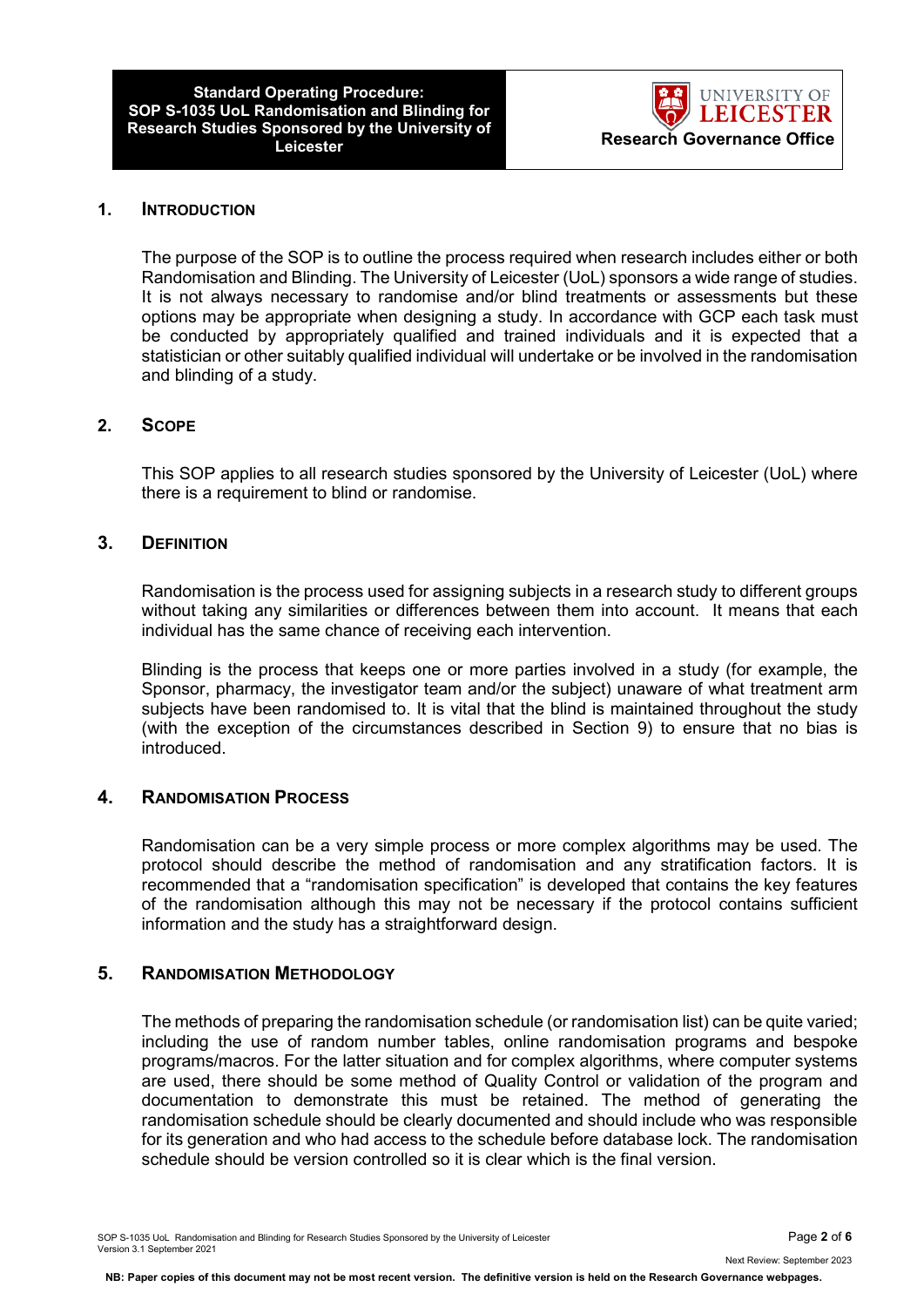Methods of randomisation that cannot be verified at a later date and reconstructed must be avoided.

Where an interactive response technologies (IRT) system is used, a statistician should be involved in any specification and programming of the system to undertake complex randomisation. This is not needed if the statistician is just providing a randomisation schedule (that the system uses as a 'look up' table).

#### **6. DISTRIBUTION AND STORAGE OF THE RANDOMISATION SCHEDULE**

The randomisation schedule may consist of a paper record only or also as an electronic version. There should be adequate control of all electronic versions of the randomisation schedule, both as it appears on the computer system and on the document, if printed. It should be apparent which version is the final one.

The randomisation schedule can be used for numerous purposes and it is recommended that the distribution requirements are documented on the specification.

# **7. BLINDING**

The only difference between various treatments provided as part of a study should be the subject number on the label. In the case of Investigational Medicinal Product (IMP) studies, there should be no indication whether a given subject is receiving active drug, comparator or placebo; if this is not possible then an unblinded operator may be responsible for reconstitution and/or administering the IMP.

#### **8. MAINTENANCE OF THE BLINDING**

Maintaining the integrity of the blind is a key consideration for all those involved in the study, as compromising the blinding may have a significant impact on the interpretation of the results.

The Chief Investigator (CI) (delegated by the Sponsor) should implement procedures to control the randomisation schedule to prevent accidental or deliberate unblinding. These procedures should include consideration of documented access restrictions for electronic schedules, so it is clear who had access and when, to the code throughout the conduct of the study. The processes for handling code breaks, randomisation envelopes, master randomisation list and drug administration records are all important in maintaining the blinding and should all be taken into consideration. However, unnecessarily complex randomisation, packaging and dispensing procedures should be avoided as involving numerous individuals and process increases the risk of mistakes occurring.

In cases where data monitoring committees require interim unblinded analysis reports there should be robust procedures in place to protect the study team from gaining access to unblinded data or the randomisation schedule. If possible, it is recommended that interim unblinded reports are produced by a separate statistician to the one who will undertake the final analysis.

#### **8.1 Drug Accountability**

In those circumstances where it is necessary for an unblinded operator to perform the reconstitution, dispensing and dosing of treatment it is important to demonstrate that the blinding has been maintained.

Blinding processes should be defined in a formalised procedure and records must be available to reconstruct who had access to the randomisation schedule, who assigned the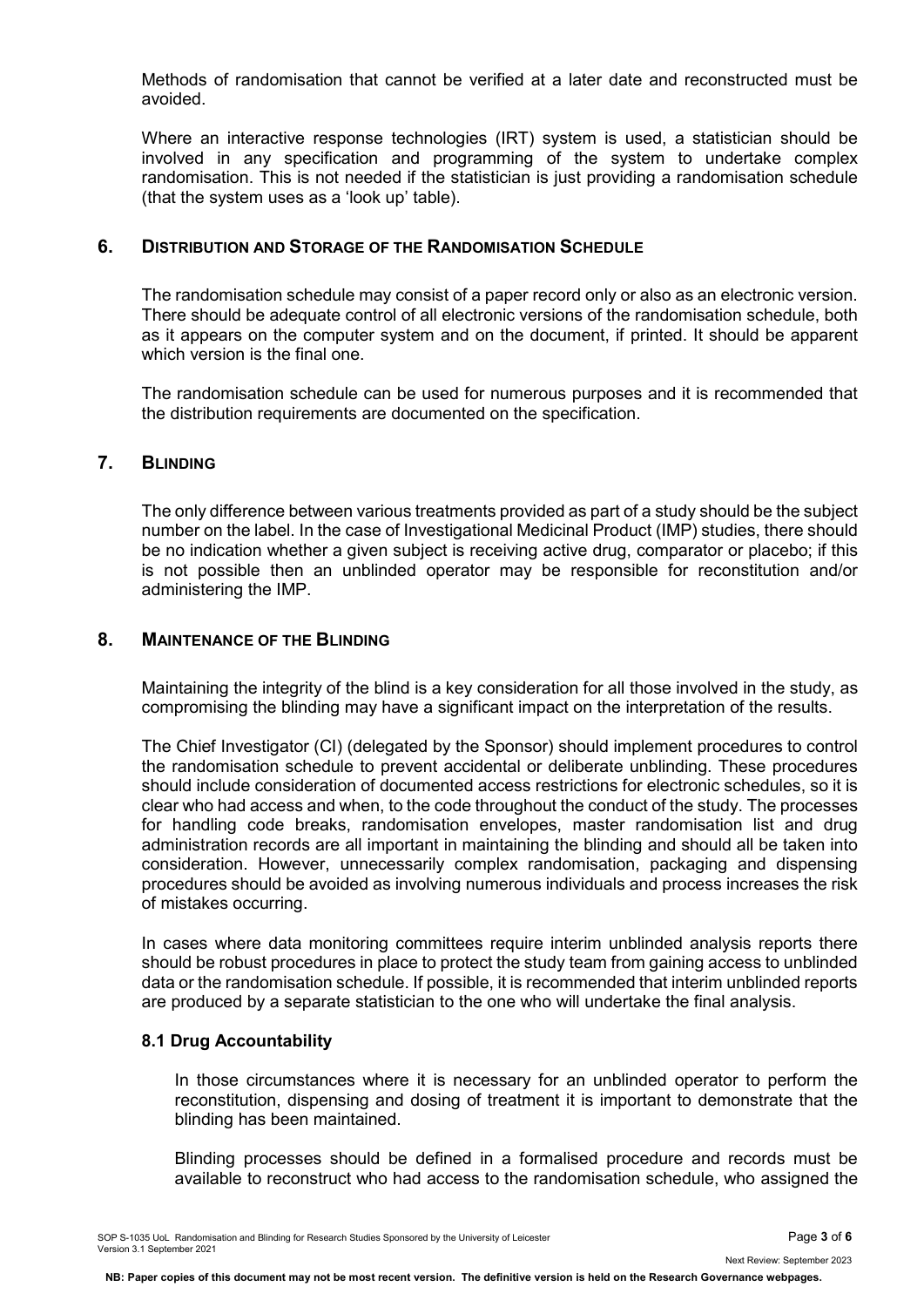treatment to the subjects, who performed the blinding process and who released the IMP to the person who administered it.

#### **8.2 Efficacy and Safety Assessments**

Where there are unblinded personnel there should be clear documentation (for example on the Delegation Log) of who is authorised to perform the unblinded activities, to provide assurance that those performing efficacy and safety assessments remain blinded and, therefore, unbiased. In order to maintain the blinding, unblinded documentation should be retained separately from the rest of the study documentation until the end of the study or until the randomisation code has been broken for analysis.

In cases where the method of administration between the arms of a study are so different that it is not possible to blind the subjects and the investigator (for example, in a study that compares an overnight dressing against a twice-daily application of steroid cream) the assessor for the skin condition would need to be blinded in order to perform the assessments objectively. In addition the subjects would need to be educated not to reveal the treatment to the assessor.

#### **8.3 Monitoring**

For blinded studies consideration should be given to allocating an unblinded monitor for the IMP aspects and how any visits and communication will be documented, reviewed and approved without compromising the blinding. This will be discussed during the Sponsor Review Process.

#### **8.4 Laboratory Data**

For studies using laboratory data, review of this data may lead to unblinding. It is therefore important that any such laboratory data are only communicated and available to the appropriate people involved in the conduct of a study. Laboratories that generate clinical trial data should be aware of whether the study is blinded or not and exercise due diligence when communicating data to ensure the blind is not compromised.

# **9. UNBLINDING**

# **9.1 Unblinding in a Medical Emergency**

There must be the ability to unblind a subject immediately in the case of a medical emergency. This may be undertaken by the use of physical code breaks or via an interactive response technologies (IRT) system. There should be a backup system in place to enable breaking of the blind in the event that an IRT system is not functioning.

# **9.2 Unblinding for SUSAR Reporting**

SUSARs need to be unblinded prior to reporting to the competent authority and REC, however, this unblinding must not be undertaken by the investigator or the research team. The SUSAR should be reported to the Sponsor who will have an appropriate individual identified for each study to unblind the event and report it. To reduce the potential for bias to occur, following a SUSAR, procedures need to be in place to cover how the unblinding necessary for expedited reporting purposes can be managed and documented without compromising the blinded members of the study team.

# **9.3 Unblinding of the Study for Analysis Purposes**

There should be a formal process to control the unblinding of a study for analysis purposes and this should be recorded. There should be documentation which confirms when the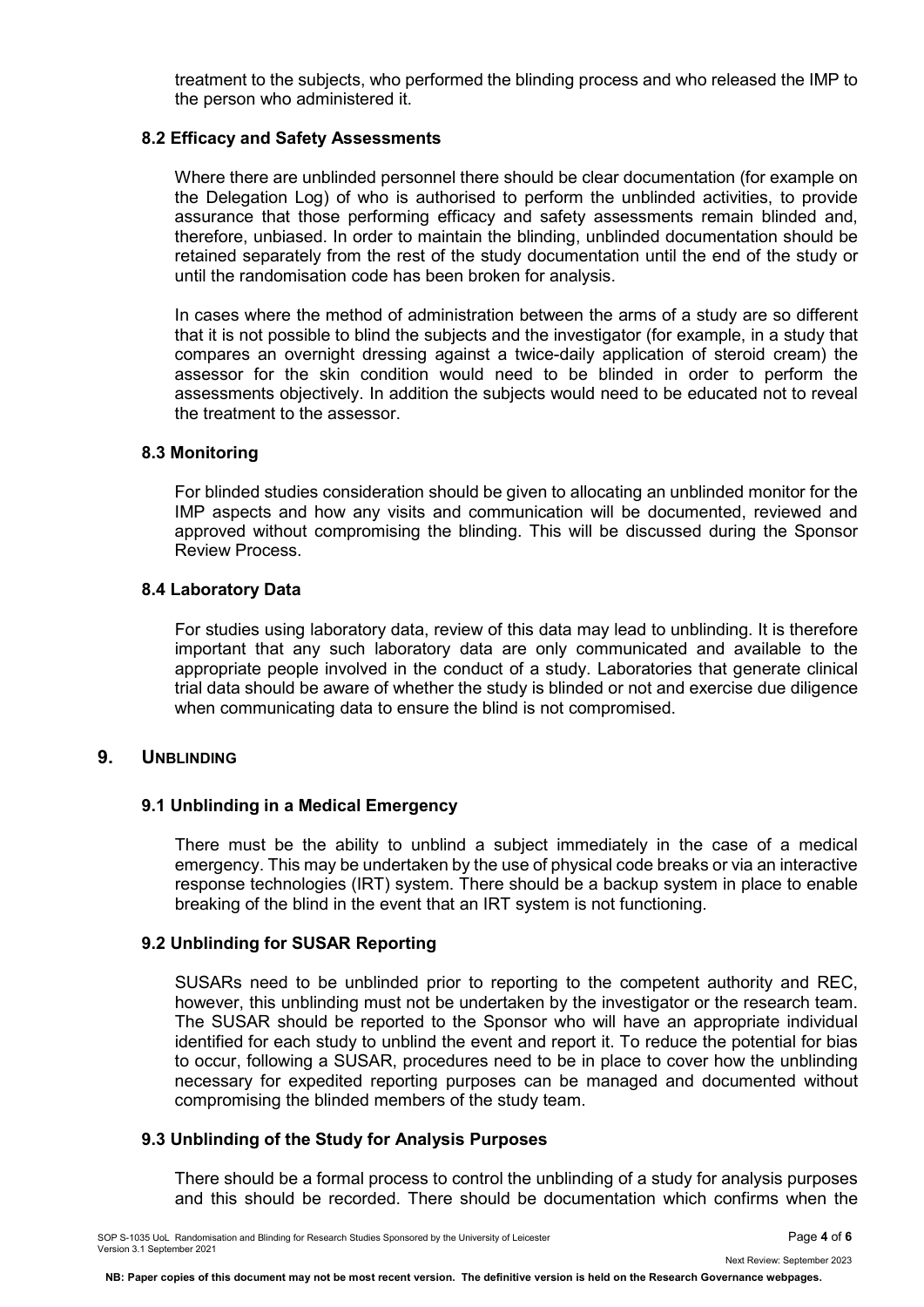randomisation code was requested or provided and when the randomisation data were applied to the analysis datasets or database at final analysis. This information should contain times as well as dates.

# **10. RECONCILIATION OF CODE BREAKS AT THE END OF THE STUDY**

Reconciliation of physical code breaks should be undertaken at the end of the study and a check made that they have not been tampered with. When using an IRT system it should be possible to demonstrate that the blinding has not been compromised.

# **11. RANDOMISATION ERRORS**

Randomisation errors must be treated in the same way as Protocol Deviations. SOP S-1013 UoL must be used to manage these errors.

# **12. RESPONSIBILITIES**

| Responsibility Undertaken by |                                               |                                                        | Activity                                                                                                                                                     |
|------------------------------|-----------------------------------------------|--------------------------------------------------------|--------------------------------------------------------------------------------------------------------------------------------------------------------------|
|                              | UoL<br>Research<br>Governance<br>Office/CI    | Research<br>Governance<br>Manager or<br>delegate & CI  | Appoint an individual (not the investigator or a member of the<br>research team) during the Sponsor review process to be<br>responsible for SUSAR reporting. |
| $\mathcal{P}$                | CI                                            | Statistician or<br>suitably<br>qualified<br>individual | Produce the randomisation schedule.                                                                                                                          |
| 3                            | <b>CI</b><br>(delegated<br>by the<br>Sponsor) | CI or delegate                                         | Implement procedures to control the randomisation schedule<br>and other documents to prevent unblinding throughout the<br>lifetime of the study.             |

This table is used to track the development and approval of the document and any changes made on revised / reviewed versions:

# **Development and approval Record for this document**

| <b>Author/Lead Officer:</b> | Cat Taylor                                           |
|-----------------------------|------------------------------------------------------|
| <b>Job Title:</b>           | <b>Head of Research Assurance</b>                    |
| <b>Reviewed by:</b>         | Research Sponsorship Management and Operations Group |
| Approved by:                | Professor Nigel Brunskill                            |
|                             |                                                      |
| Date Approved:              | 13/10/2021                                           |

# **Review Record**

Next Review: September 2023